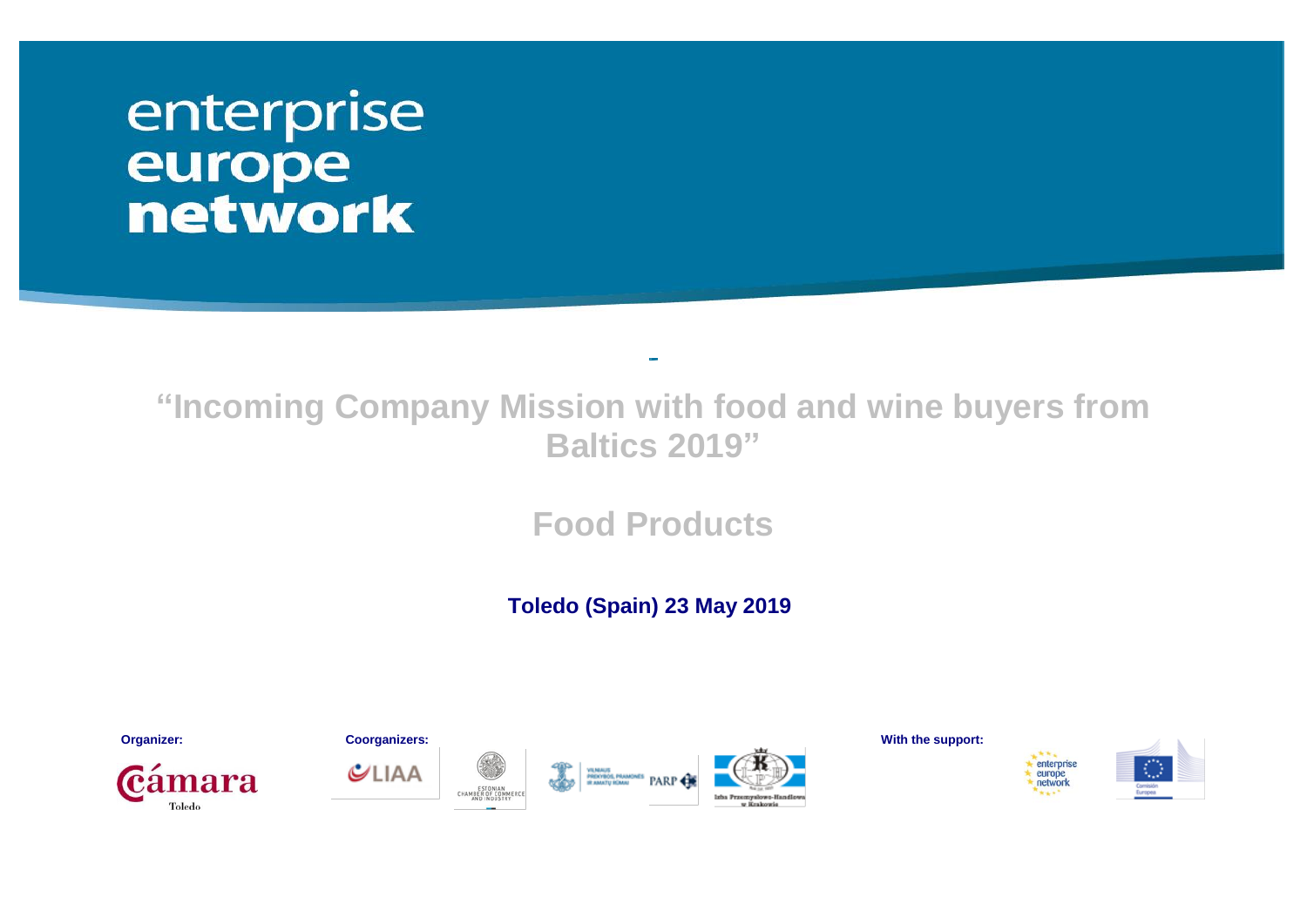

# **OLEO QUIROS, S.L.**

Website : <https://www.oleoquiros.com/copy-home-la-finca> Contact : Mr. Eliseo Población

Family company with more than 60 years of experience in olive culture and olive oil production.

Both conventional and organic production, in the plantation are three olive varieties: Arbequina, Picual and Cornicabra, the last one is certified under the Designation of Origin "Montes de Toledo".

Their oils are certified by the International Association QV Extra, a non-profit association indicating that producers with this label meet the strictest quality parameter in the market.

A large portfolio of products, which their different formats cover all needs of the costumers. FINCA LA MONCLOA - Limited edition and great selection of their varieties (Arbequina, Picual, Cornicabra) OLEO QUIROS – Conventional production: monovarietal and coupages in different types of formats PAGO DE QUIROS – Organic production certified: coupage of varieties ART OF OIL – Flavored organic olive oil (Truffle, Rosemary, Chili and Lemon&Garlic)

The company has no distributors in Baltic area, so this is an opportunity to find anyone. English spoken

The company is looking for food distributors with experience in olive oils and a portfolio of medium and high products focused on supermarkets and HORECA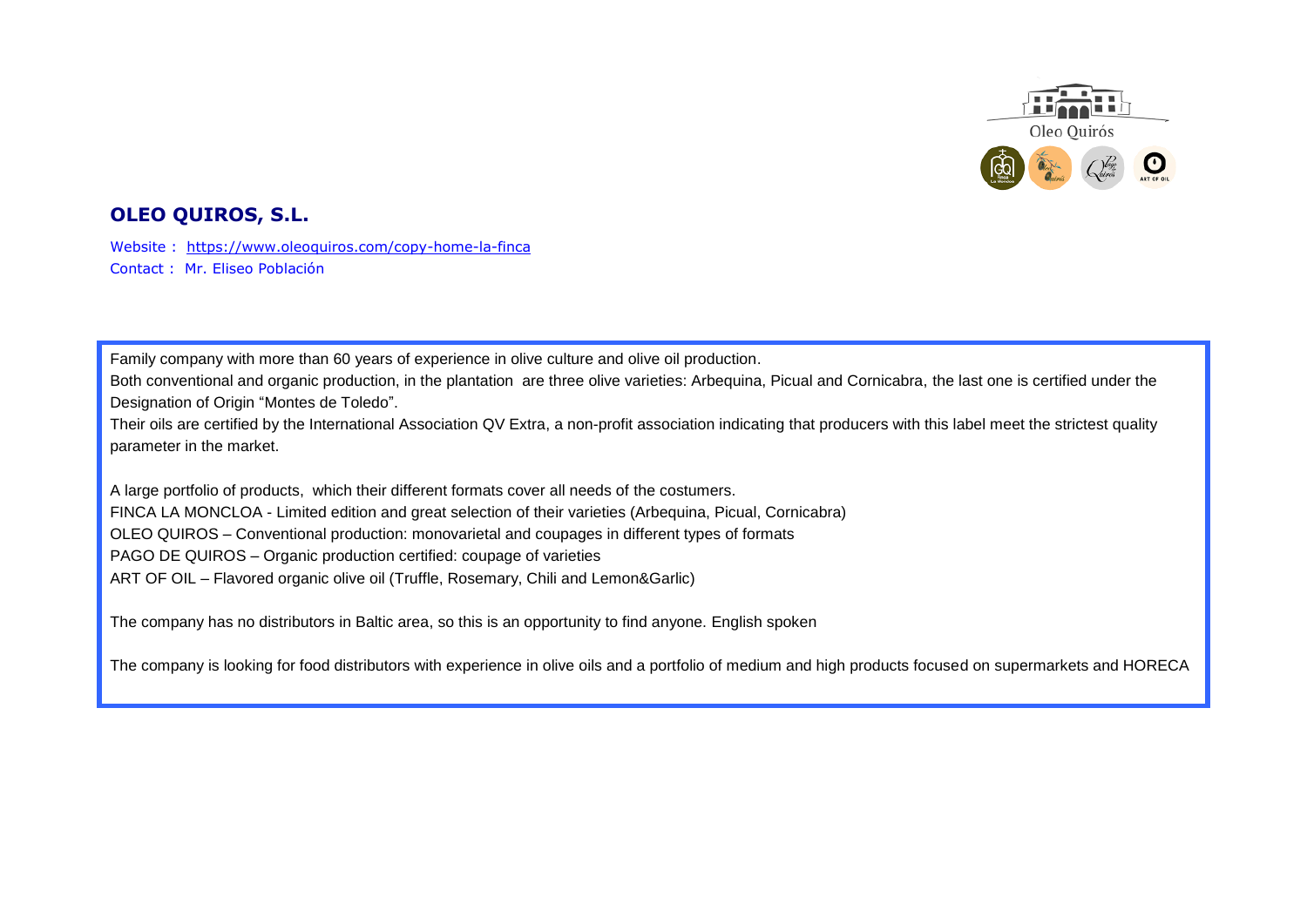# **PISTACHOS DEL SOL , S.L.**

Website : http://www.pistachosdelsol.com/en/ Contact : Mrs. Elena de Miguel



PISTACHOS DEL SOL is a reference point in the international processing and marketing of pistachios. Thanks to the knowledge and rigorous control of the processing which is carried out beginning with the harvest of the fruit until it gets in the hands of the client, these are possibly one of the best pistachios in the world.

Conventional & organic pistachios provided raw, roasted and salted or shelled.

No distributors in Baltic countries. English spoken

The company is looking for local food distribution companies, big stores, delicatessen and/or snack companies and supermarkets chains.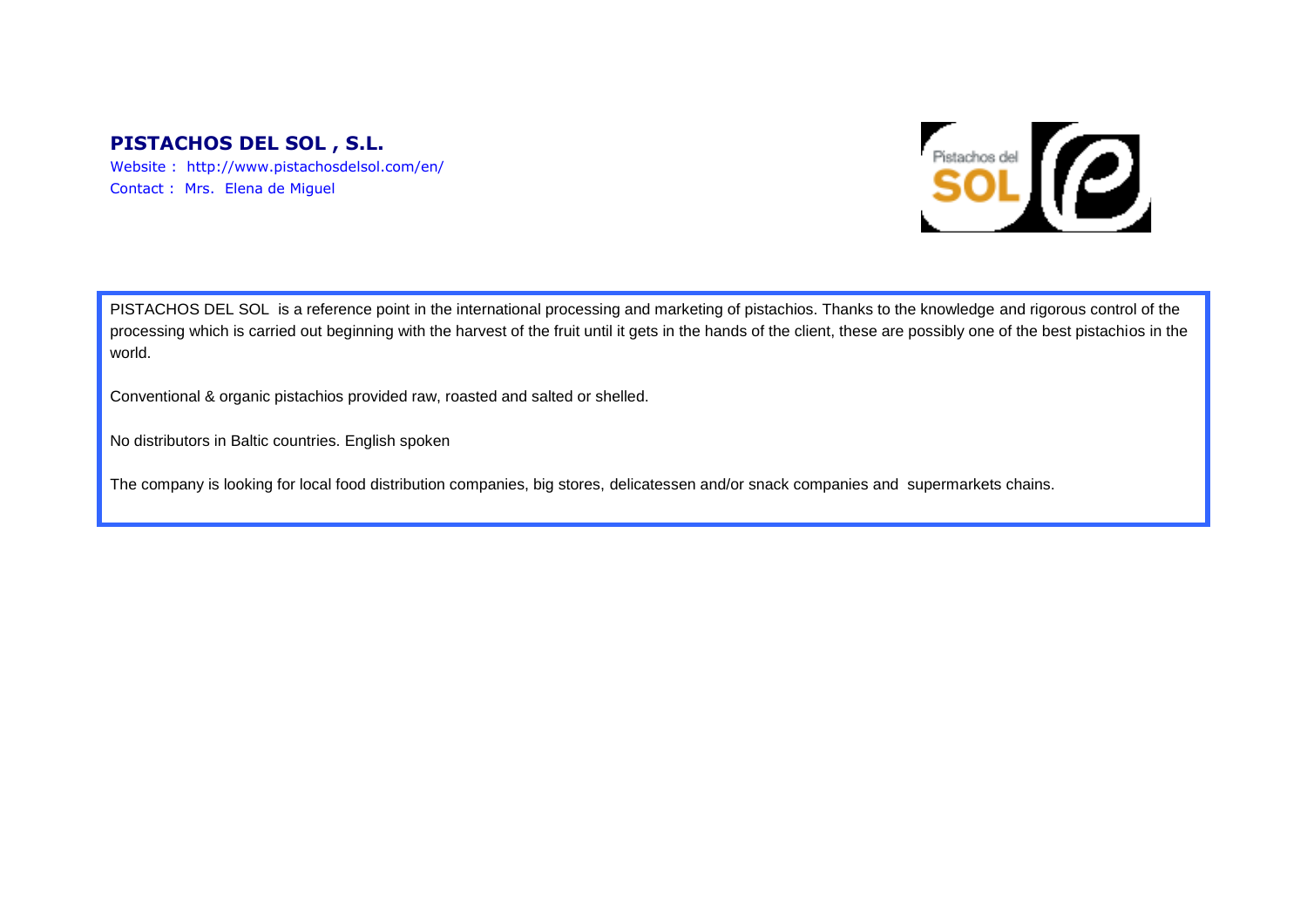# **GERIALSA , S.L.**

Website : <http://www.gerialsa.com/en/> Contact : Mr. Emilio José Serrano



GERIALSA was created in 1992 and it is dedicated to the production, sales and distribution of food products: olive oils, olives, canned fish, canned vegetables, pates, sauces, etc. We control the raw materials and the auxiliary materials to manufacture all our products in the different factories where we are partners, or where we have an agreement, this way we have the wide range of high quality products.

Our main facilities is located in Alcabon (Toledo), we have 10,000 square meters equipped with the most modern technologies, this is the logistic center and headquarters of the company, with a computer system of complete traceability of the manufactured products, and with IFS international certification.

Trademarks: 1921, Saboralsa, Oro Extremeño, Molino de Montemayor and Krissoliva.

No distributors in Baltic countries. English spoken

The company is looking for food distributors and wholesalers, central purchasing, food and gourmet stores, supermarkets, specialized shops, and clients in Food Service channel too. They have most of the products in Food Service format as well.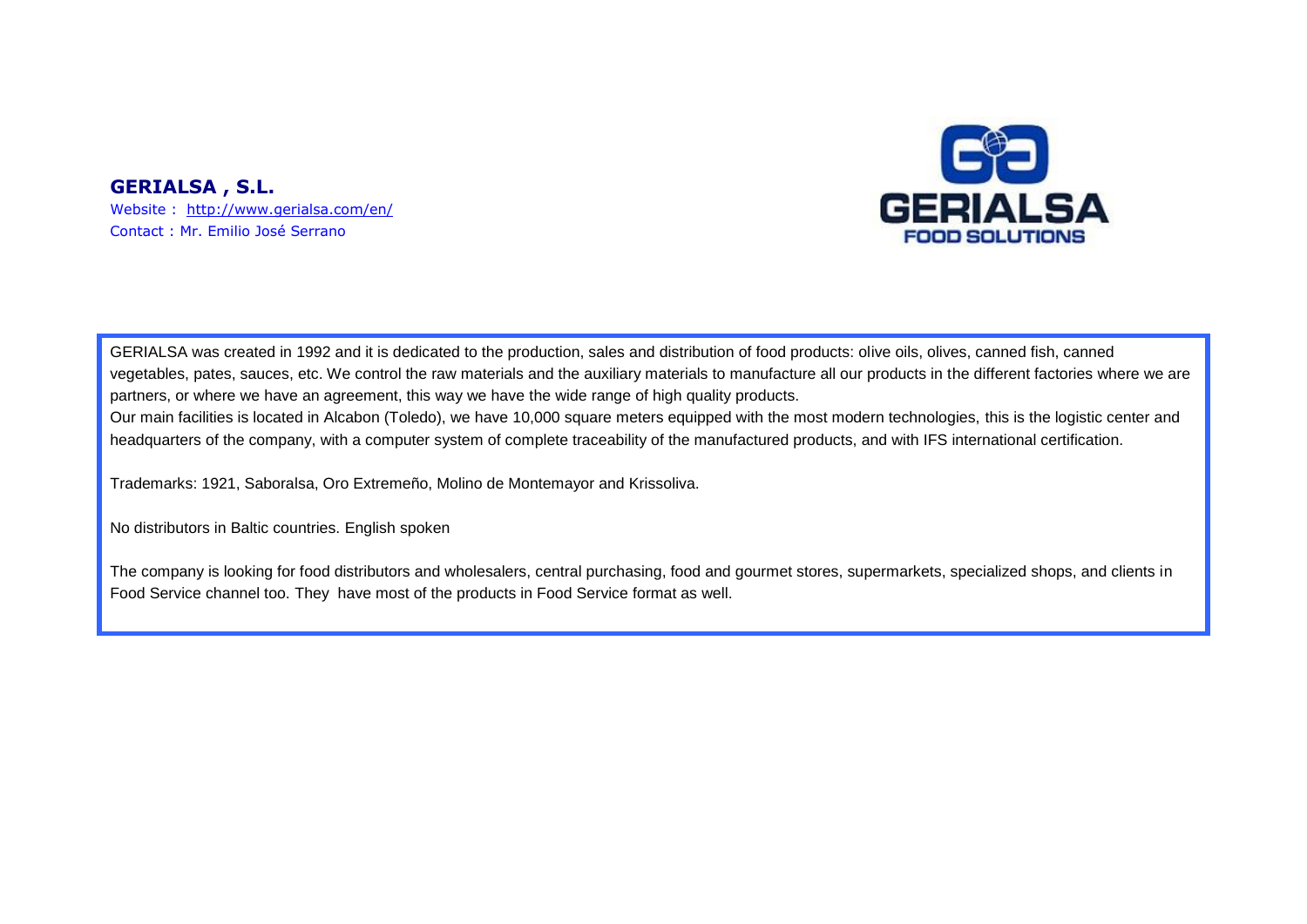### **CASAS DE HUALDO, S.L.**

Website : http://www.casasdehualdo.com/en Contact : Mrs. Cristina Aízpun



Family olive grove, producer of premium extra virgin olive oil since 1986.

With 300,000 olive trees and the creation of an oil mill, they managed to make the great leap to turn their product into one of the best oils in the country. Olive varieties: Arbequina, Picual, Cornicabra and Manzanilla. They commercialize the product in different lines: monovarietals, first day or harvest blends, oils in tin, gift boxes, an oil for children and a travel kit.

Monovarietal olive oils:" Casas de Hualdo" in glass bottles 25ml, 250ml, 500ml Premium blends: "Reserva de Familia" and "Partida Real" EVOO for children "Casitas de Hualdo" and EVOO for travellers "OliveTROTTER" Coupages for daily cooking: 3 liters tins, "HARMONY" and "SENSATION" 1 reference for organic olive oil.

Distributors in Poland and Lithuania but not in Latvia and Stonia. English spoken

The company is looking for food distributors well-introduced in their markets and interested in high quality products. Experience in the gourmet products is valuable but not necessary to have knowledge in olive oils. Potential partners with a commercial long-term relationship. More interested in Latvian and Estonian markets, but open to the rest.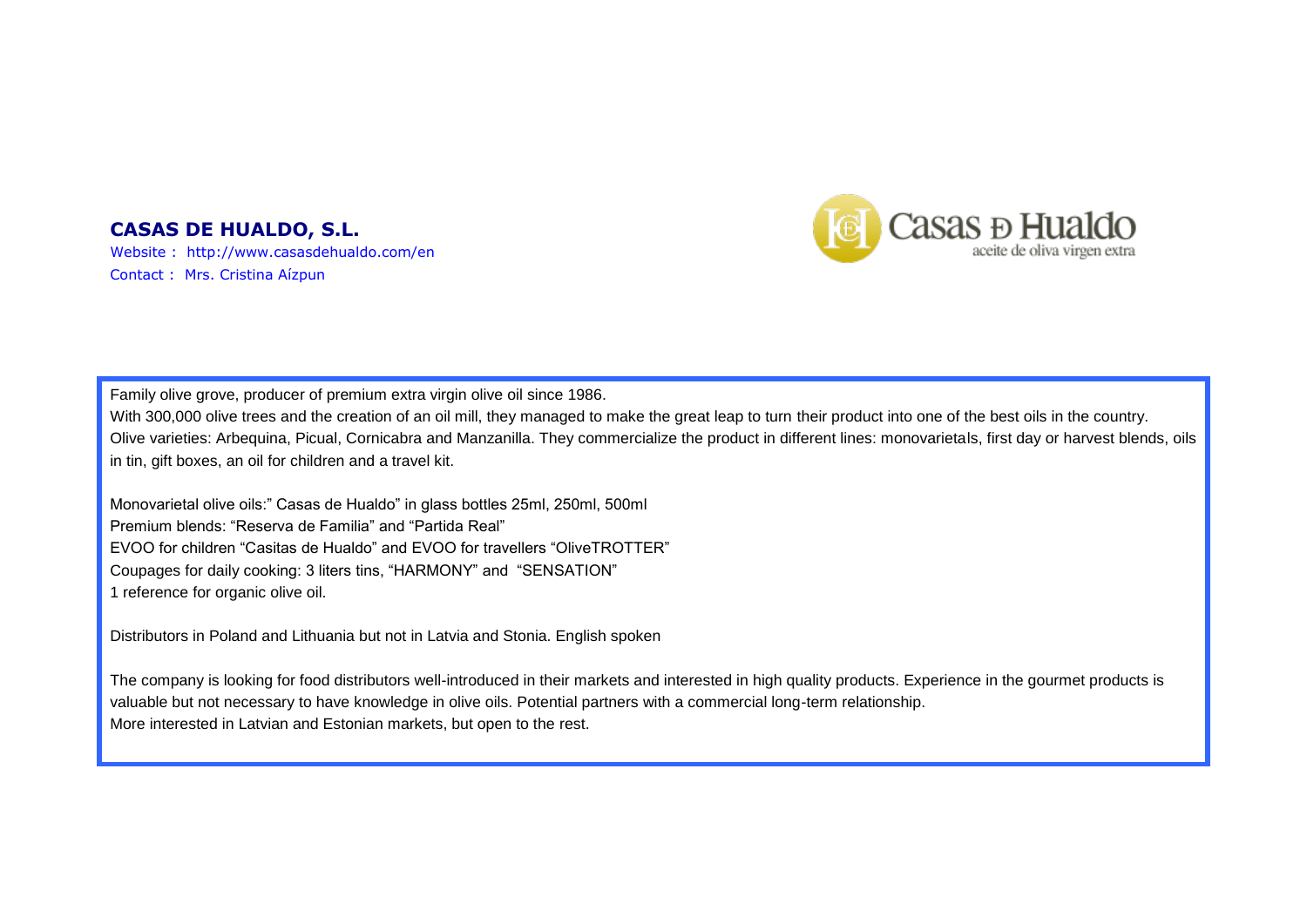

### **QUESOS CORCUERA, S.L.** Website : http://www.corcuera.com/

Contact : Mr. Luís Ludeña

Company specialized in manufacturing cheeses with 70 years of experience and a production of 1,5 million kilos per year. They elaborate its selection of sheep cheeses under the seal of quality and guarantee of the Protected Designation of Origin "Queso Manchego".

Products: Manchego cheese, mixing cheese and Iberico cheese, goat cheese and white paste

No distributors in Baltic countries. English spoken

The company is looking for distributors in big surfaces, HORECA channel and gourmet shops.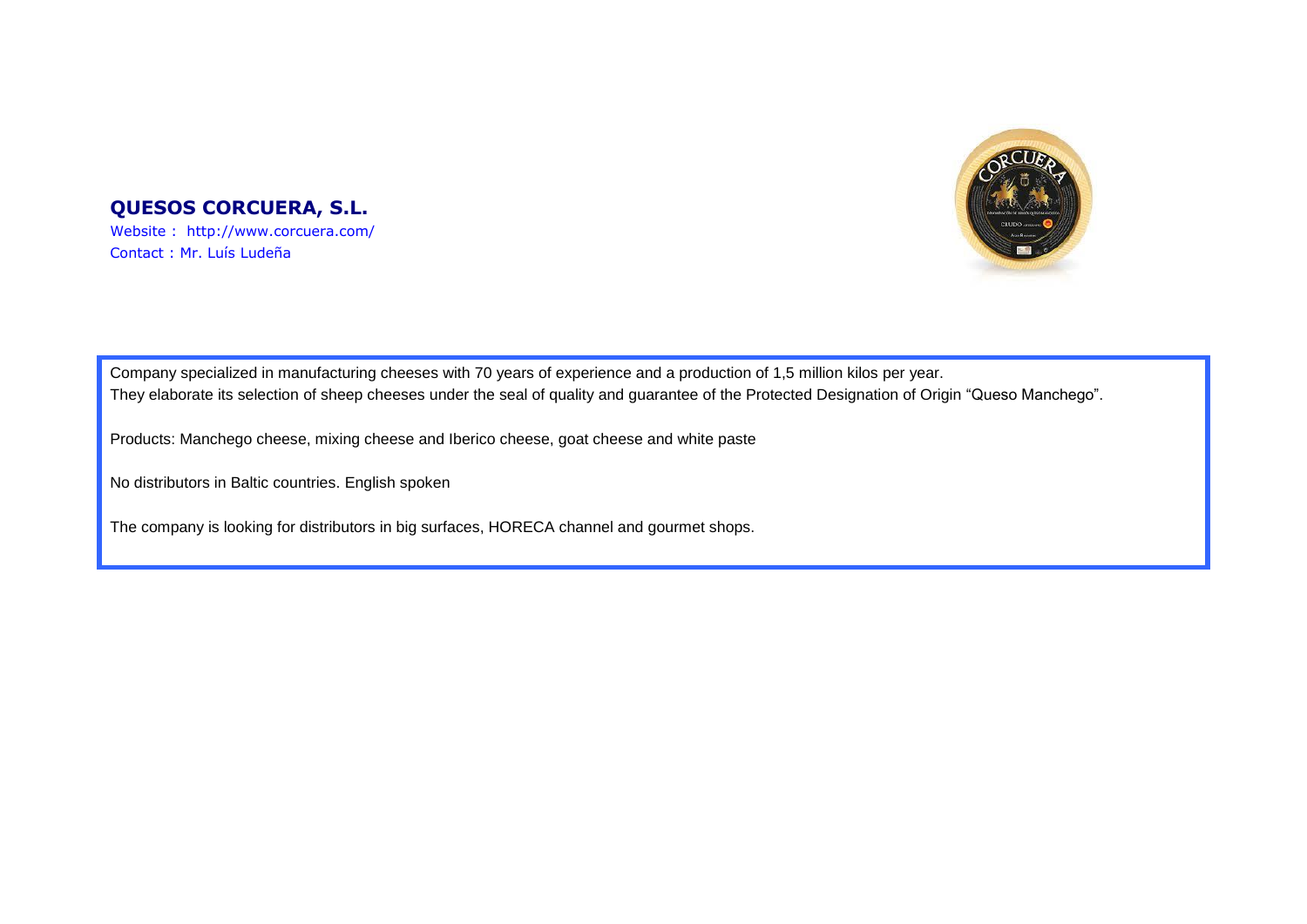### **MORA INDUSTRIAL, S.A.**

Website : https://www.morainsa.com/en/ Contact : Ms. Vistoria García

Morainsa ACEITE DE OLIVA

MORA INDUSTRIAL is a family business, where all the knowledge and tradition of three generations pours into the production of oils. Their manufacturing processes are focused on providing the maximum guarantee of the products obtained, ensuring the strict quality control requirements and successfully met by every department involved in all the phases of the production process. Apart from virgin olive oils, MORAINSA commercialize olive pomace oil too and offers different formats for all its products, making it possible for them to adapt to any transport requirement.

Products:

Extra Virgin Olive Oil, organic and conventional Protected Designation of Origin "Montes de Toledo" with "Morainsa" and "Ornal" brands. Pomace olive oil with "Meditolive" brand They are packaged in PET bottles, garafes and glass bottles, both in conventional and organic They can do distribution trake marks too

No distributors in Baltic countries. English spoken

The company is looking for CEO (Chef Executive Contact) of food distribution companies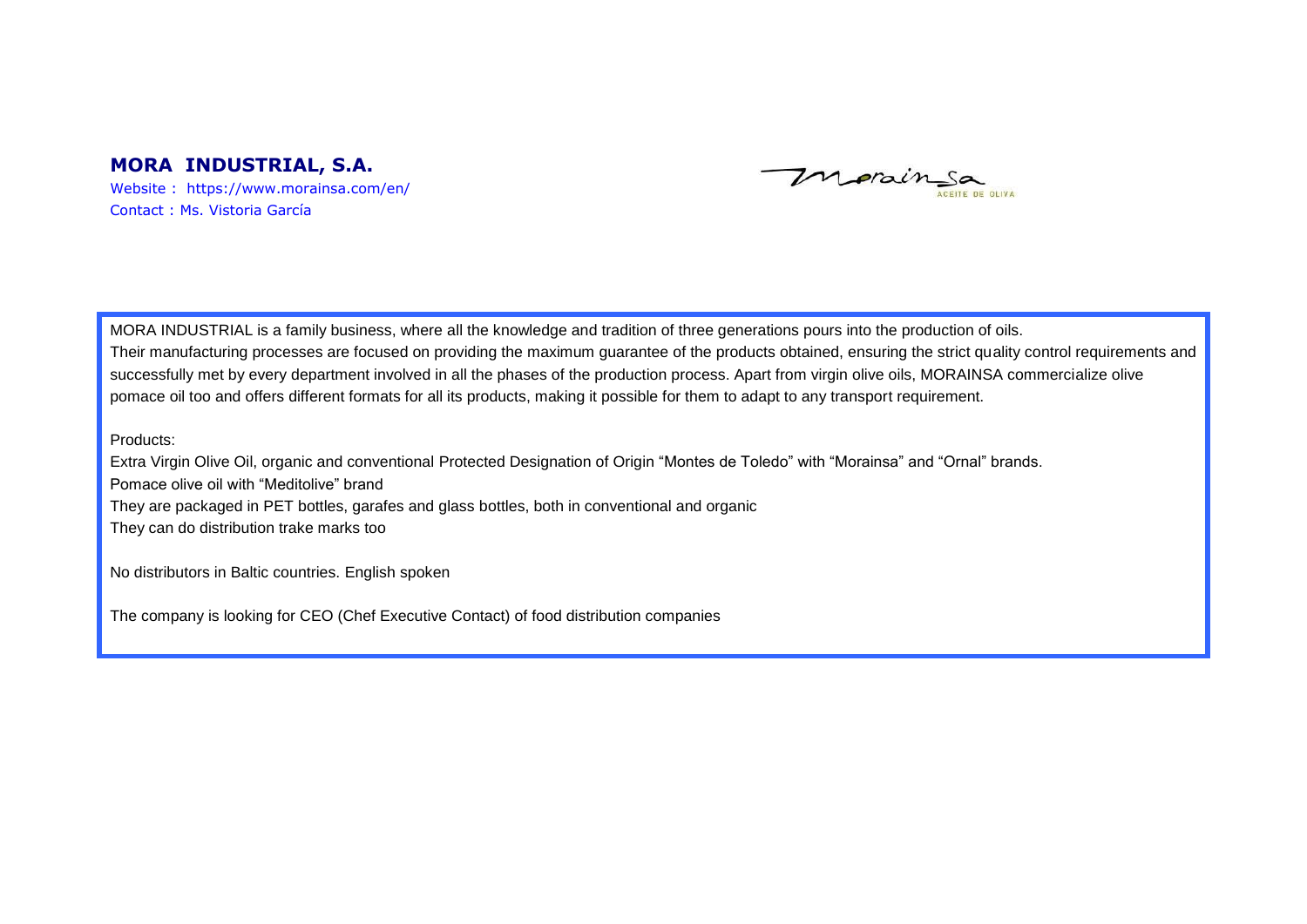# **EMBUTIDOS Y JAMONES ESPAÑA E HIJOS, S.A.**

Website : [http://espanahijos.com/en/embutidos\\_espana/](http://espanahijos.com/en/embutidos_espana/) Contact : Mr. Sebastián Ramírez



EMBUTIDOS Y JAMONES ESPAÑA is a family company specialized in production and commercialization of iberico and cured meats and hams.

Three different trade marks

The company has a cured meats factory and drying rooms for hams where products are prepared to the highest quality. The ham factory has a capacity of 180.000 pieces and the associated drying rooms have a capacity of 5.000.000 kg / year and 13.000m2. There are a total of 23 drying rooms, 10 chilledstorage rooms, 3 packing rooms and 1 microbiological Laboratory.

Distributors in Baltic countries but not in Poland. English spoken

The company is looking for cured meat and hams distributors and fresh and iced meat distributors only in POLAND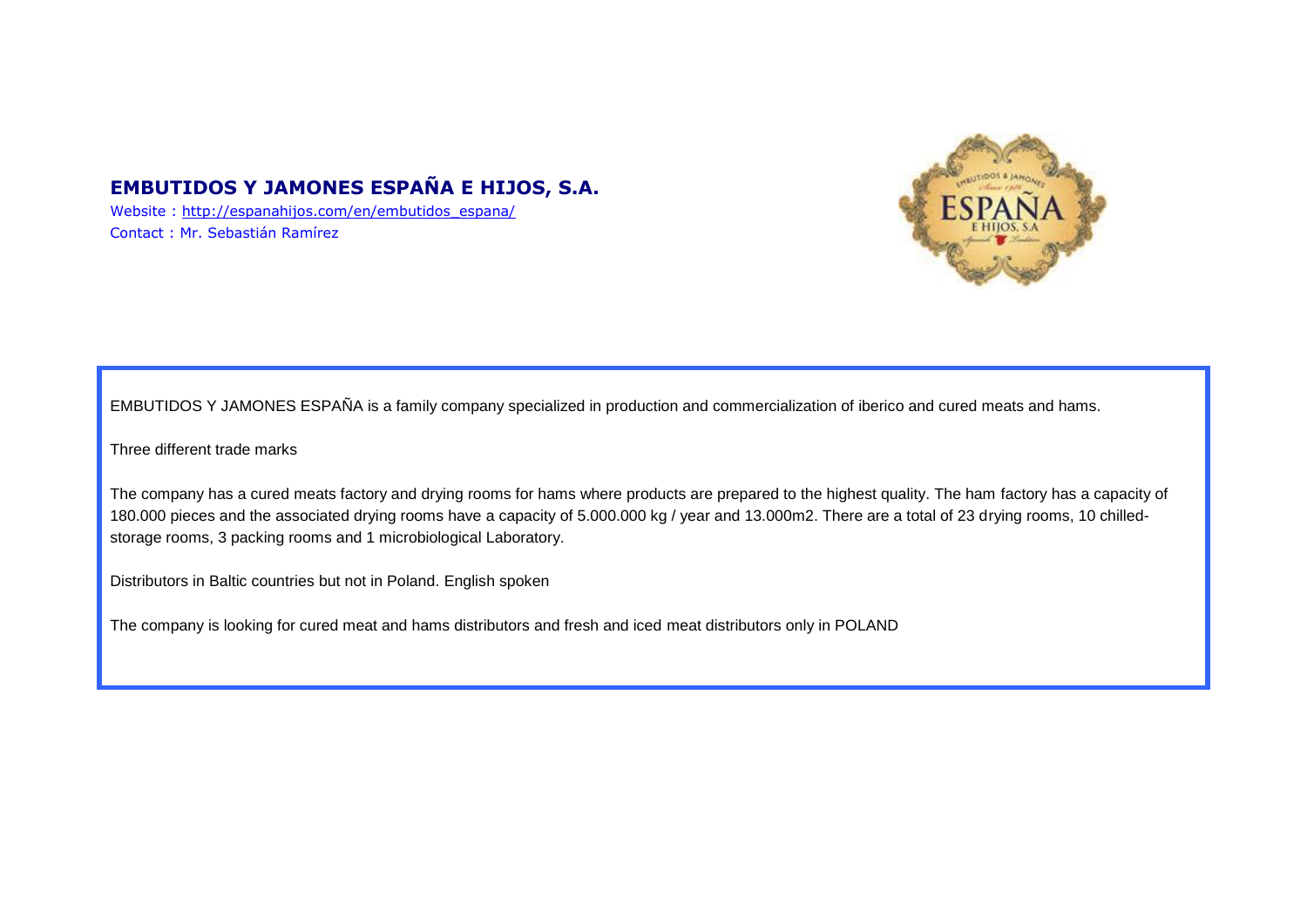

# **ESPERANZA DEL CASTILLO, S.L.**

Website : http://www.quesosesperanza.com/english/inicio.html Contact : Mr. Antonio de la Casa

ESPERANZA DEL CASTILLO is a family company specialized in production and commercialization of cheese under Protected Designation of Origin "Manchego" and other ones since 1952.

Products:

Manchego cheese: cured, semi-cured, matured and handmade packaged in 1 kg, 3 kg, and wedges Blended cheese (sheep, goat and caw): cured, semi-cured, mild and fresh Goat and sheep cheese: fresh, peppered and cured

No distributors in Baltic countries. English spoken

The company is looking for food distributors, shop channels and commercial agents.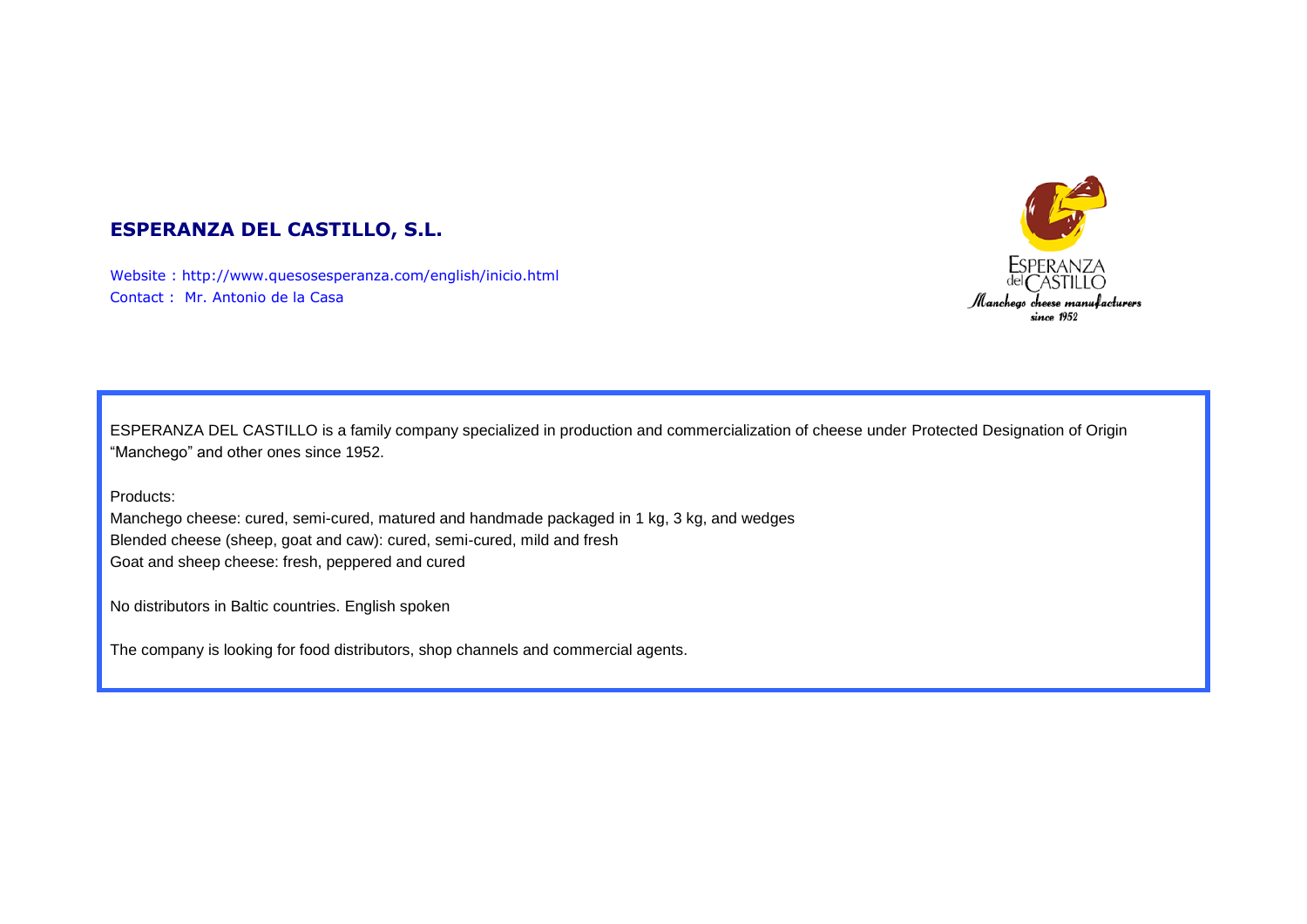

# **CABEZA TURMAL, S.L. (LA TEJEA)**

Website : https://www.latejea.com/es/ Contact : Mr. Antonio de la Casa

LA TEJEA is specialized in elaborating gourmet jams and canned vegetables specially for the fusion cuisine and signature cuisine, in the most artisan and traditional way. It's already present in 8 countries and their export experience has more than 10 years Their products are all made in small batches to get more control on quality. They are just making artisan products that are 100% natural, using excellent raw materials and no additives. They loose productivity to get extra quality in a unique product. La Tejea has a handmade production and all of their products have 3 years of shelf-life.

Handmade jams, fusion jams, sauces and reductions in 50 ml., 130 ml., 270 ml., 1 kg. packagings. No distributors in Baltic countries

No distributors in Baltic countries. English spoken

The company is looking for food distributors, shop channels and commercial agents.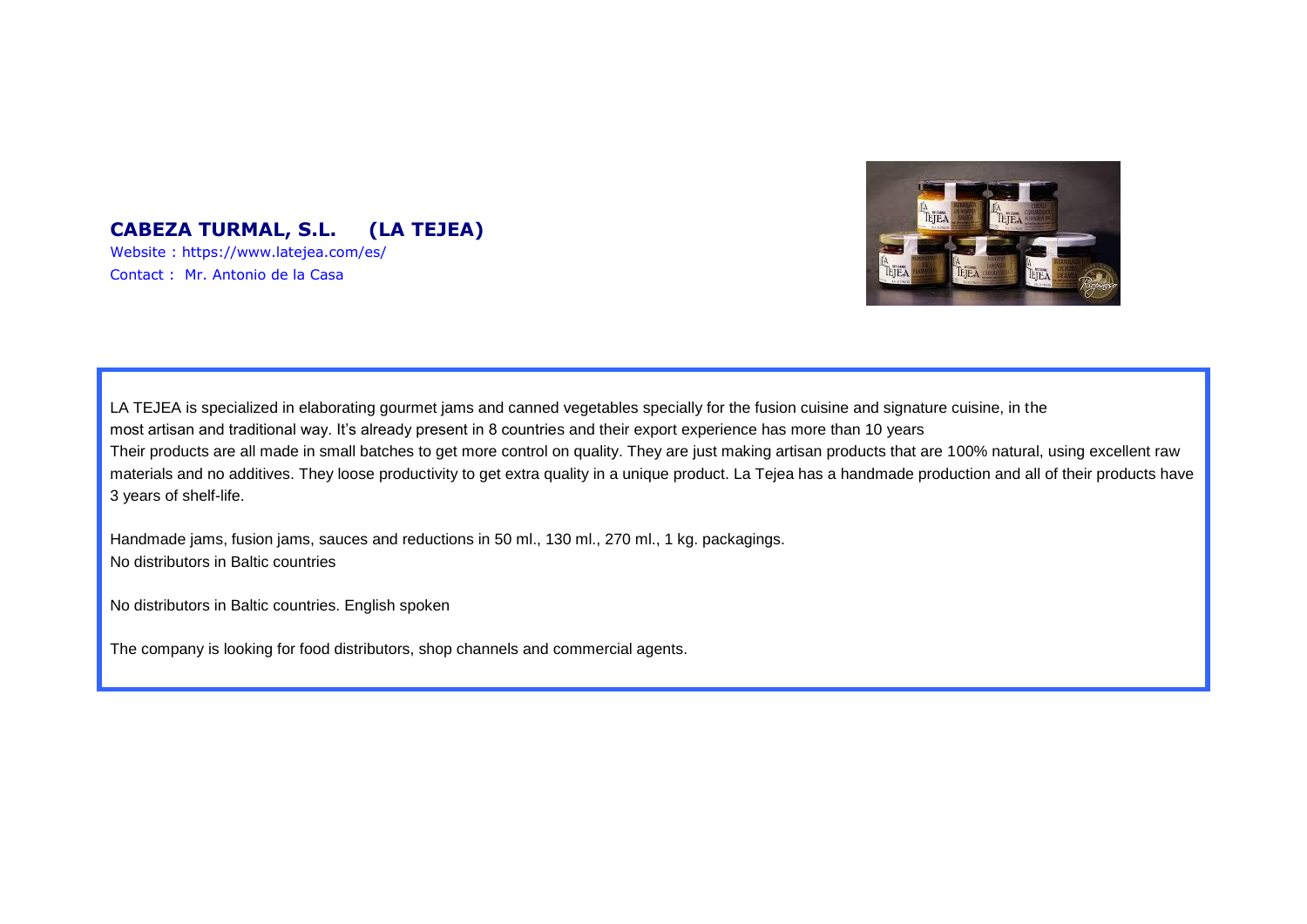# **PROJECTO LOS AIRES (LAURA GARCIA)**

Website : https://proyectolosaires.com/what-is-pla-3/?lang=en Contact : Mr. Guillermo Sánchez

# **Proyecto Los Aires**

LOS AIRES Project was born as a result of the innovation of a small family farm in Toledo. It's composed of two young biologists who are committed to organic farming and quality in extra virgin olive. They produce organicl extra virgin olive oil from a centuries-old organic family olives farm in Toledo. It's a monovarietal oil made from 100% early-harvested Cornicabra variety, which are cold-pressed at a temperature of less than 20°C. under the trade mark PLA. One of the objectives of Proyecto Los Aires is the respect for each and every one of the phases of the process for obtaining an extra virgin olive oil of quality, betting on an organic crop and an early harvest.

They offer oleoturism services by showing walks, oil tasting courses and lunch in the olive grove.

No distributors in Baltic countries. English spoken

The company is looking for food distributors working with selected brands and quality food products and HORECA customers, delicatessen and organic shops.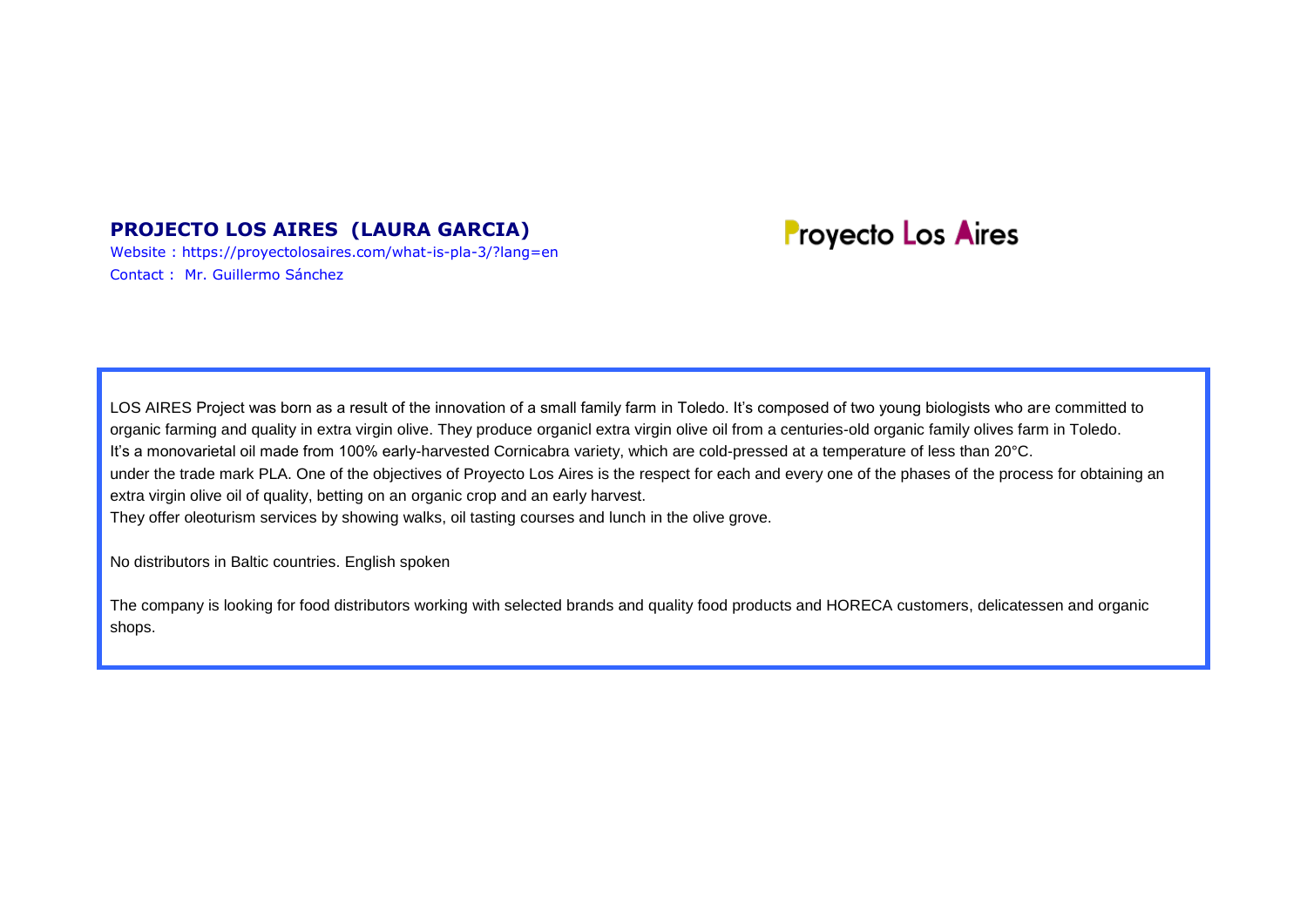

#### **LA PONTEZUELA S.L.U.**  Website : https://lapontezuela.com/en/content/6-about-us Contact : Mr. Eduardo Pérez

Finca La Pontezuela is a family farm located in the region of Montes de Toledo, with over 400 hectares dedicated to the cultivation of cereal and olives of the Picual and Cornicabra varieties.

La Pontezuela SL is a company dedicated to the production and distribution of high quality Extra Virgin Olive Oil. The company is looking for food distributors working with selected brands and quality food products and HORECA customers, delicatessen and organic shops.

The company produces two trade marks "5 ELEMENTOS" and "Finca La Pontezuela" in different formats (bottles 250 ml.,500 ml., 1 l. and in cans 1l. and 2,5 l.)

No distributors in Baltic countries. English spoken

Their objective is to find distributors focused in wholesalers and Gourmet channel.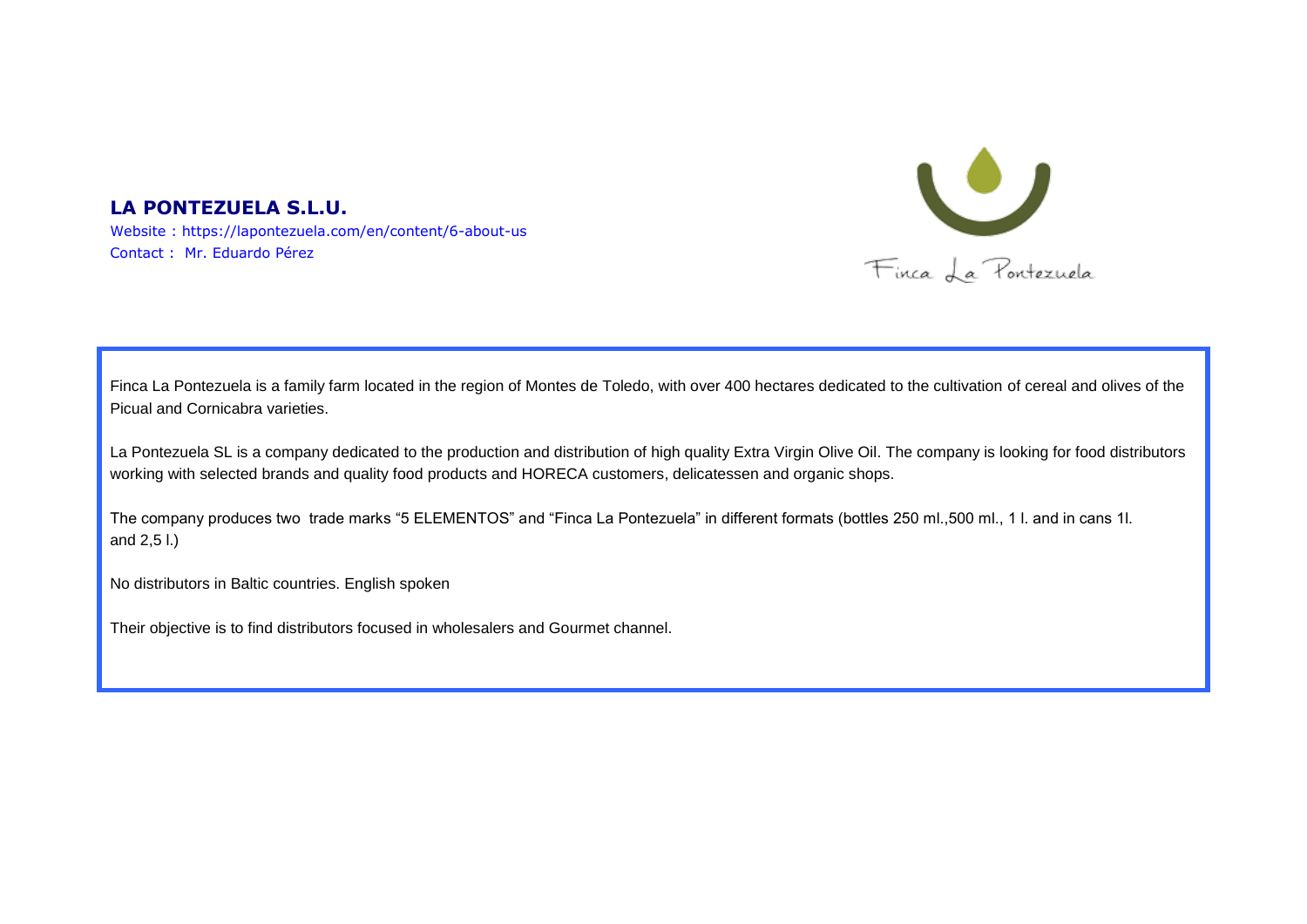

# **SPAIN OVERSEAS TRADE DEVELOPMENT, S.L.**

Website : http://www.gourmetoverseas.com/nosotros\_in.html Contact : Ms. Eva Podereux

Gourmet Overseas is a full-service company specialized in assisting small and medium-sized companies to enter foreign markets with high quality food and beverages from Spain. Their mission is to export selected food and beverages from Spain to the rest of the world. They are working for companies exporting to more than 25 countries in the world.

The company offers the following products for the countries involved in the company mission:

- olive oil from the company ACEITES DELGADO, third generation producing high quality EVOO
- dried nuts from the company OROZCO, fried and roasted almonds, nuts
- Iberico hams, charcuterie and iberico meats from the company BELLOTERRA, BRC& IFS Certificate

No distributors in Baltic countries. English spoken

Gourmet overseas is looking for distributors of these products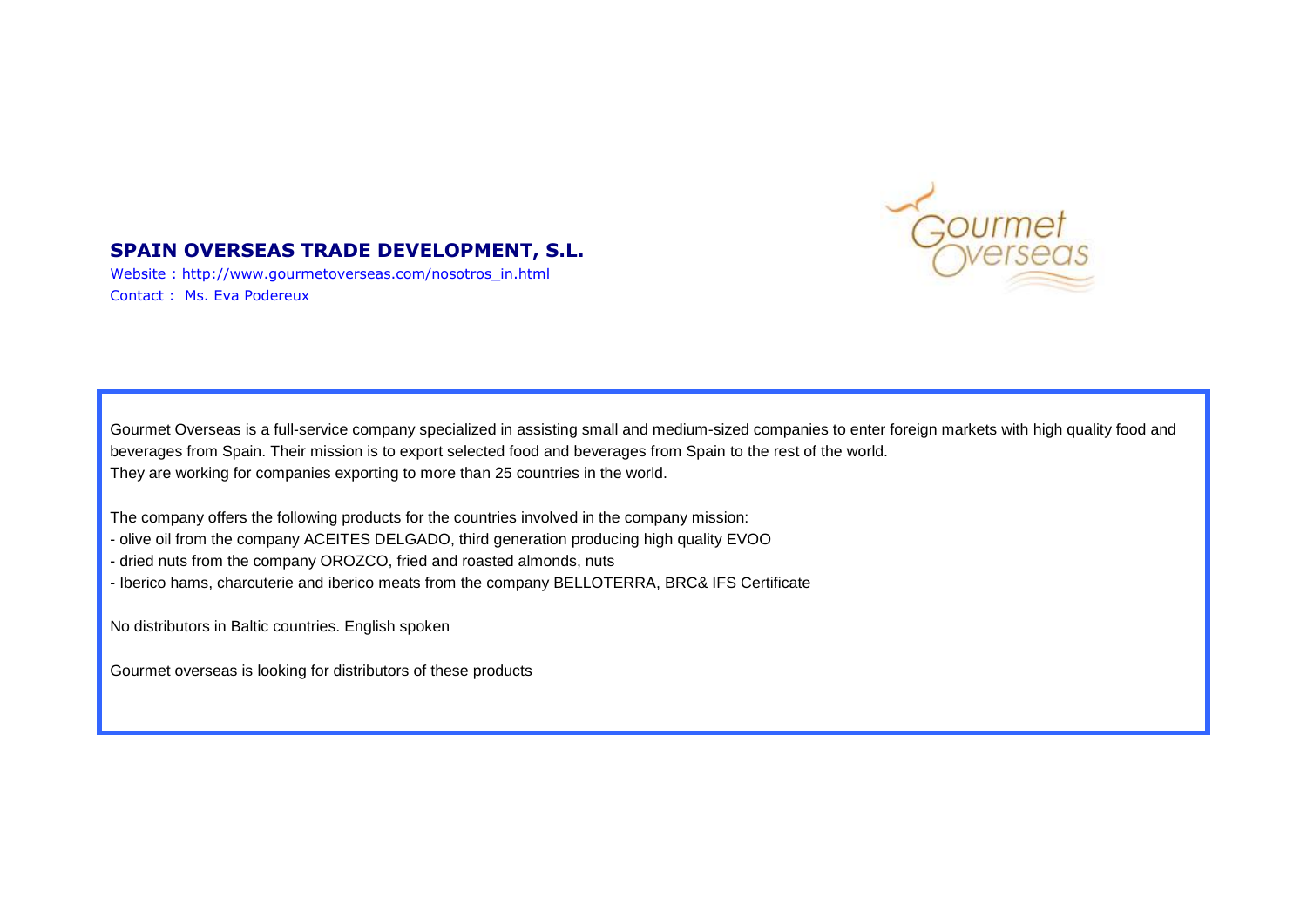# **PRODUCTOS CARNICOS RUIZ ARROYO, S.L.**

Website : http://www.ruizarroyo.com/index3.html Contact : Mr. Antonio Huertas



The company is an industrial slaughterhouse for ovine and bovine cattle, they have an own Livestock farm devoted to buying and selling bovine and ovine cattle. They are dedicated to the distribution of fresh meat, in carcass, half-carcass, pieces, vacuum packaged or packaged under a protective atmosphere, commercial links with companies in different countries as France, Portugal and Italy.

No distributors in Baltic countries. English spoken

The company is looking for food distributors focused on HORECA and supermarkets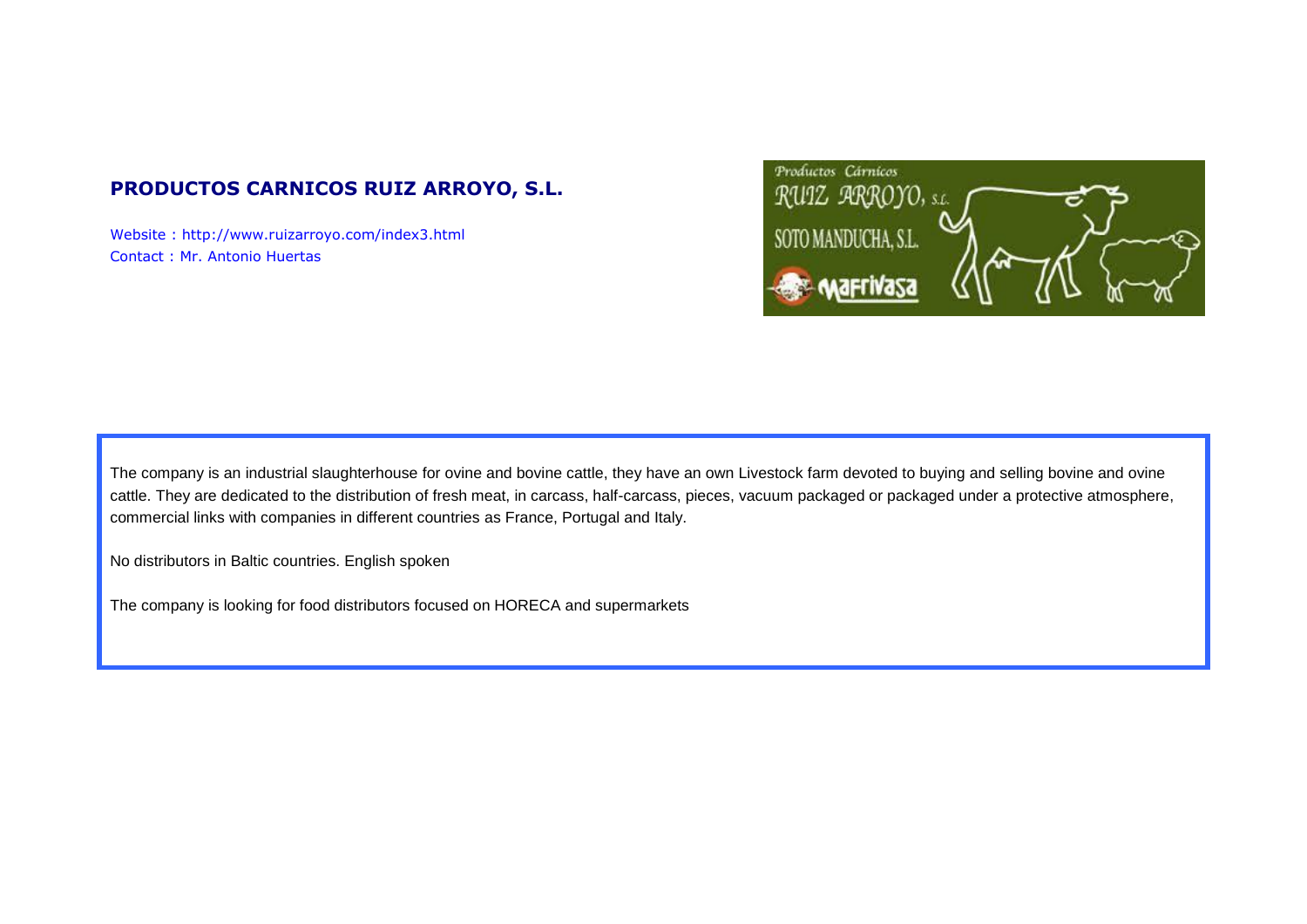## **QUESOS GOMEZ MORENO, S.L.**

Website :<https://quesosgomezmoreno.com/en/> Contact : Mr. Jose Angel Gómez Moreno



Gómez Moreno holds more than a century´s experience in making authentic artisanal "manchego" cheese, The key to their success remains selective rigor of the raw material: pure milk of Manchego sheep of their own livestock.

They produce high quality cheeses with the trade narks GOMEZ MORENO and CARPUELA under the Designation of protected Origin MANCHEGO cheese.

Manchego cheese raw milk & pasteurized, sheep's milk cheese made with rosemary, EVOO, black truffles National and International awards IFS CertificateCured , semi-cured cheeses, soft cheeses and in olive oil.

No distributors in Baltic countries. English spoken

Their objective is to find food distributors of these products in the European markets involved in the Company Mission.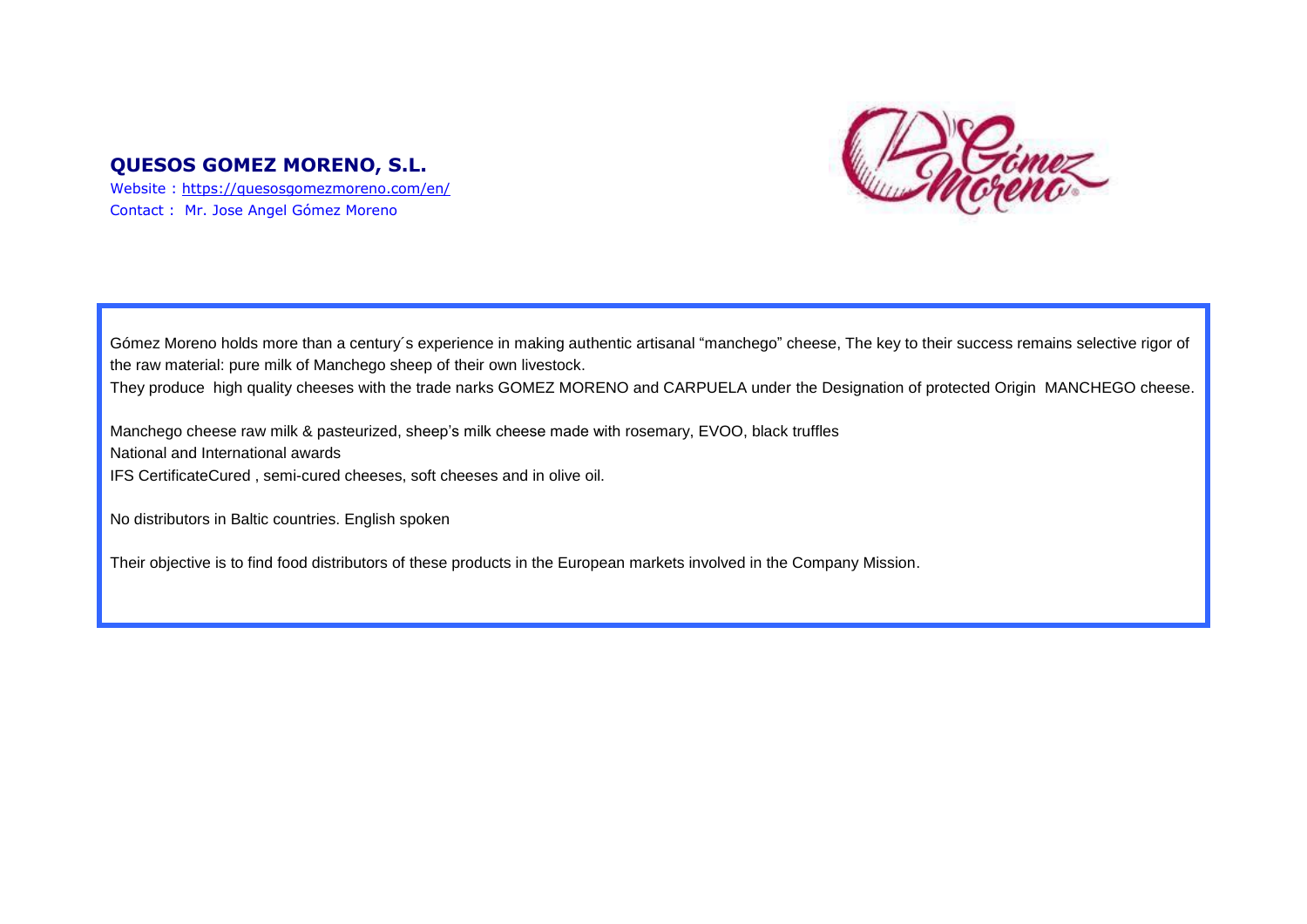### **ACEITES HERMIDA, S.L.**

Website :<http://www.aceiteshermida.com/en/> Contact : Mr. Pedro Hermida



ACEITES HERMIDA is a family company dedicated to the production and commercialization of recognised Extra Virgin Olive Oils within the region of Castilla-La Mancha, both conventional and organic. Actually, the company produces around 500.000 Kgs. of olive oil. Its history goes back to 1.940, date in which the grandfathers of the present proprietors decided to construct the olive oil press. They have a wide range of products and presentations in PET bottles and garafes and glass bottles in different size.

Trade Marks: HERMIDA Varieties: multivarietal, cornicabra, premium

No distributors in Baltic countries. English NOT spoken

Their objective is to find food distributors of these olive oils in Europe.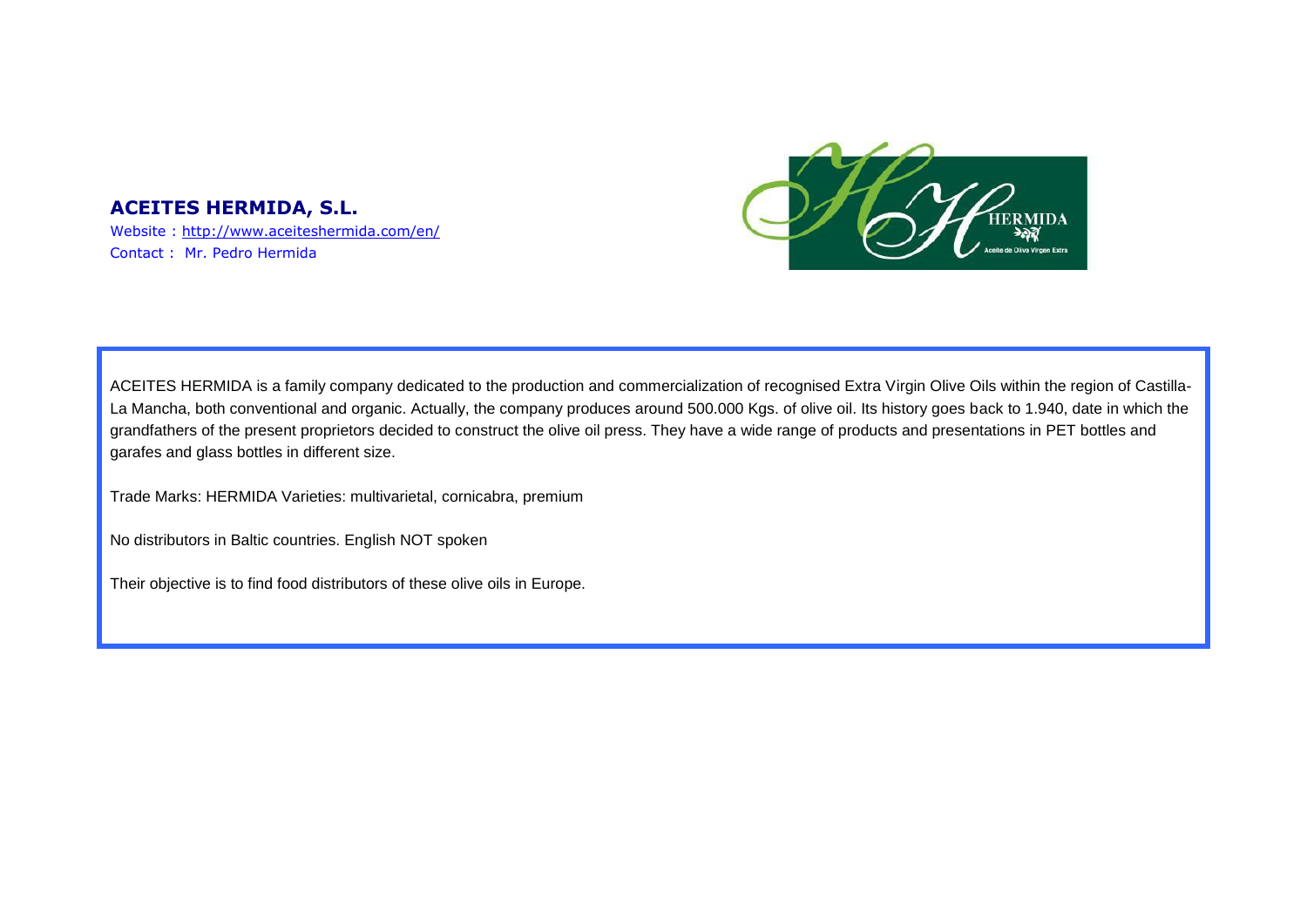### **LOS BARBECHOS, S.A.**

Website :<http://aceitedelazaraque.com/> Contact : Mr. Diego Gómez Ferrer



LOS BARBECHOS S.A. is a family company dedicated to the production of Extra Virgin Olive Oil under the trade mark ACEITE DEL AZARAQUE. They produce both conventional and organic extra virgin olive oil with the olive varieties Arbequina, Picual and Hojiblanca. In their olive farm grove they respect the environment and conserve soil fertility using natural resources optimally and excluding the use of chemical synthesis products. The company has participated in Olive oil International Awards

Trade mark: Organic Extra Virgin Olive oil "Camino de Anibal"

No distributors in Baltic countries. English spoken

Their objective is to find food distributors of these products in Europe.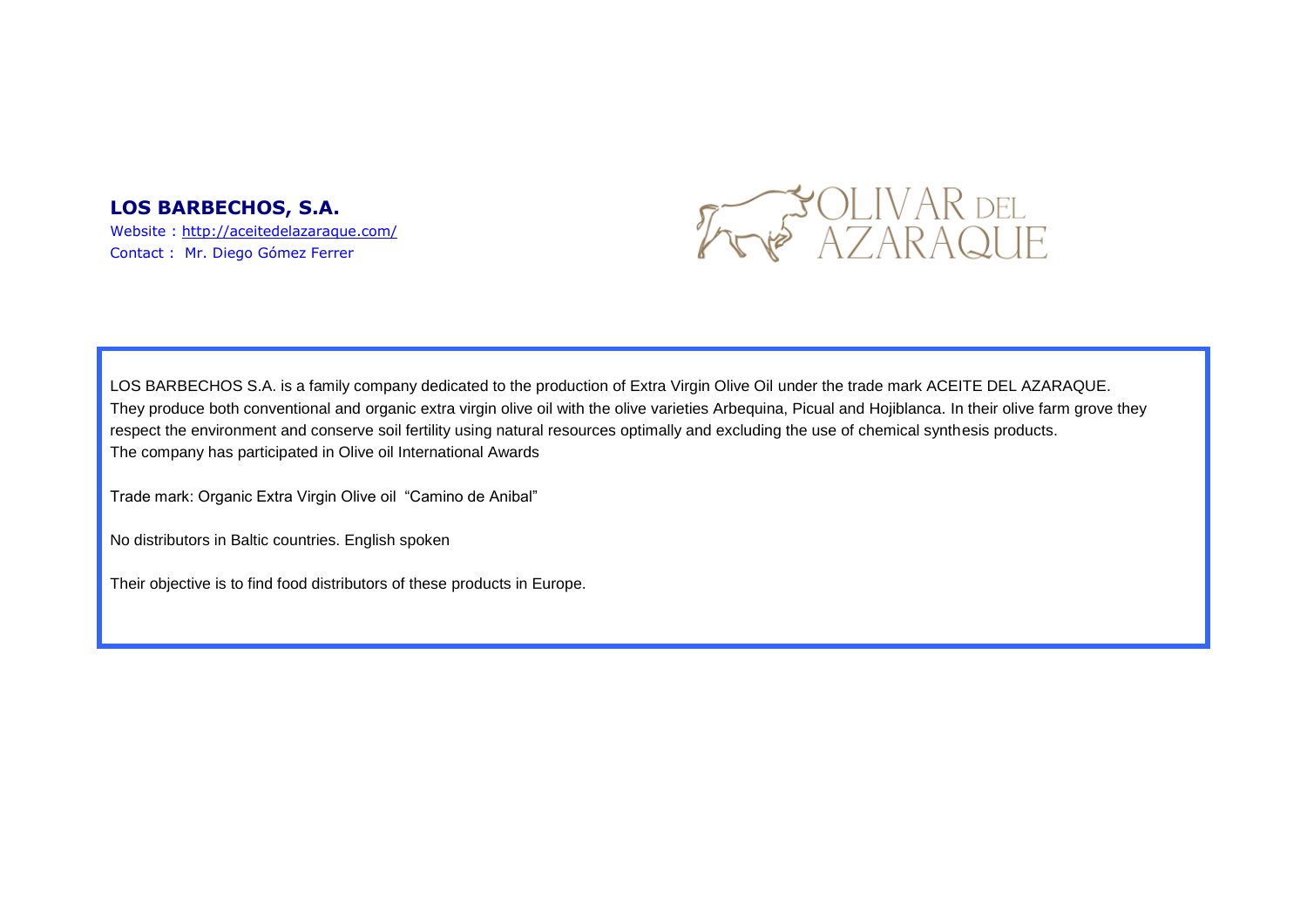# **VINOS Y BODEGAS PEREZ ARQUERO**

Website : http://www.bodegasperezarquero.com/ Contact : Mr. Antonio Tajuelo



PEREZ ARQUERO is a family company created in 2000 and specialized in the production of different organic food products as Manchego cheese, pistachios and almonds, olive oil and wines.

Organic farming perfectly defines their way of understanding agriculture and, in general, the environment. The raw materials used to make cheese, wine and olive oil are cultivated using the same practices that previous generations have given us. All the lands that they cultivate today have organic certification or are in the process of conversion towards organic farming.

Trade marks:

- Organic "Manchego" Cheese (Designation of Origin) PÉREZ ARQUERO
- Organic Extra Virgin olive oil PEREZ ARQUERO
- Organic BIAZU wines (red and white ecological, and Reserva)

No distributors in Baltic countries. English spoken

The company is looking for food distributors of organic and/or gourmet products.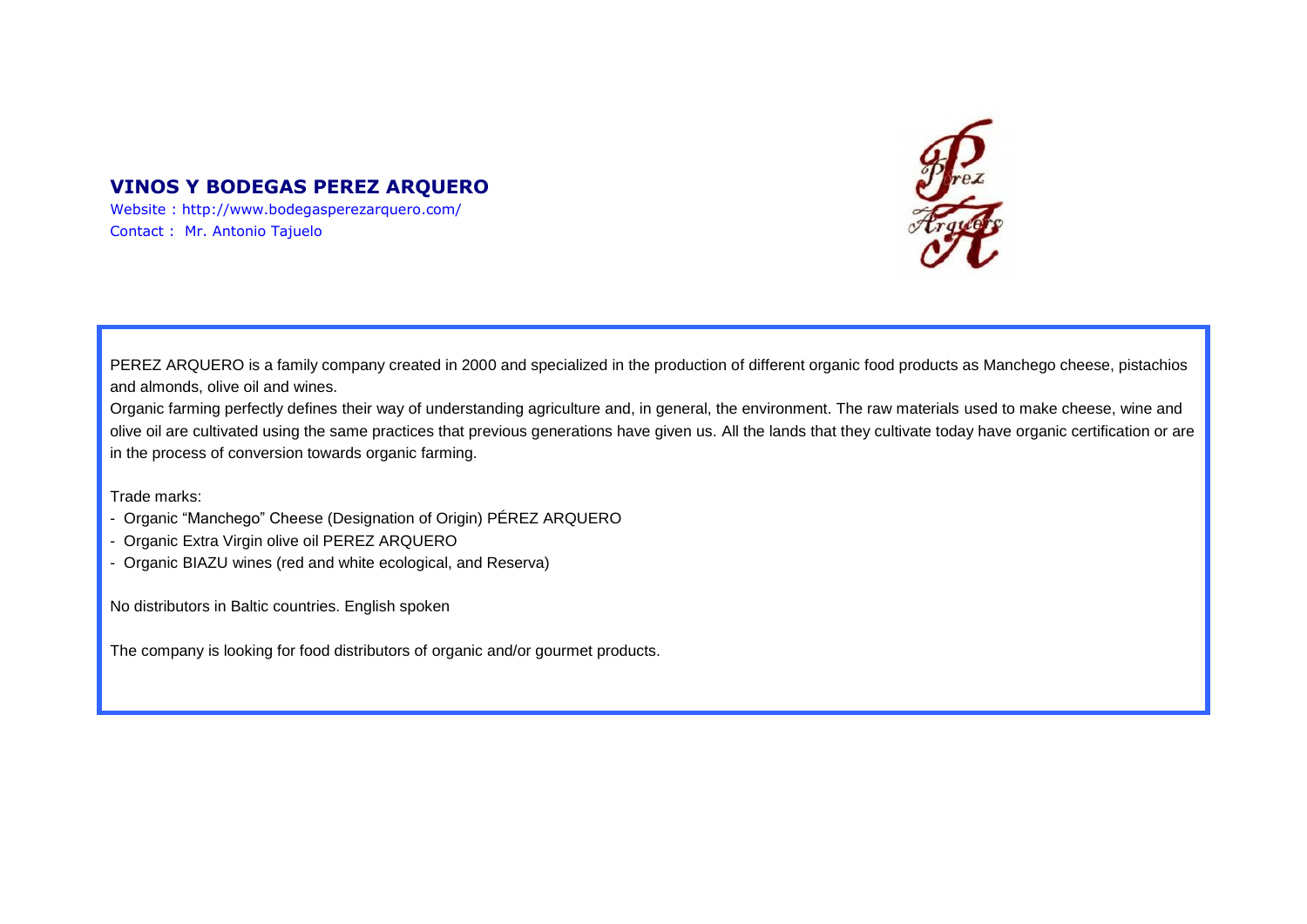

# **HUEVOS EL HUEVON, S.L.**

Website : https://huevoselhuevon.com/?lang=en# Contact : Mr. Paco Pio

HUEVOS EL HUEVON is one of the top egg traders on a national and international scale since 1969, currently they sell more than thirty million dozen eggs per year. Supplier farms holds all the necessary records and audits for international commerce with a total guarantee of quality and traceability. Logistics and transport to any part of the world in HC40 reefer containers. The company offers the possibility of road transport, it will be faster and safer and in refrigerated containers.

Products: brown and white eggs of all types (XL, L, M, S), all coming with a quality guarantee in concordance with the strictest biosecurity measures, from hens kept according to European animal welfare standards. Organic eggs, Free-range eggs, Barn eggs and Standard eggs.

No distributors in Baltic countries. English spoken

The company is looking for food distributors focused to supermarket channels.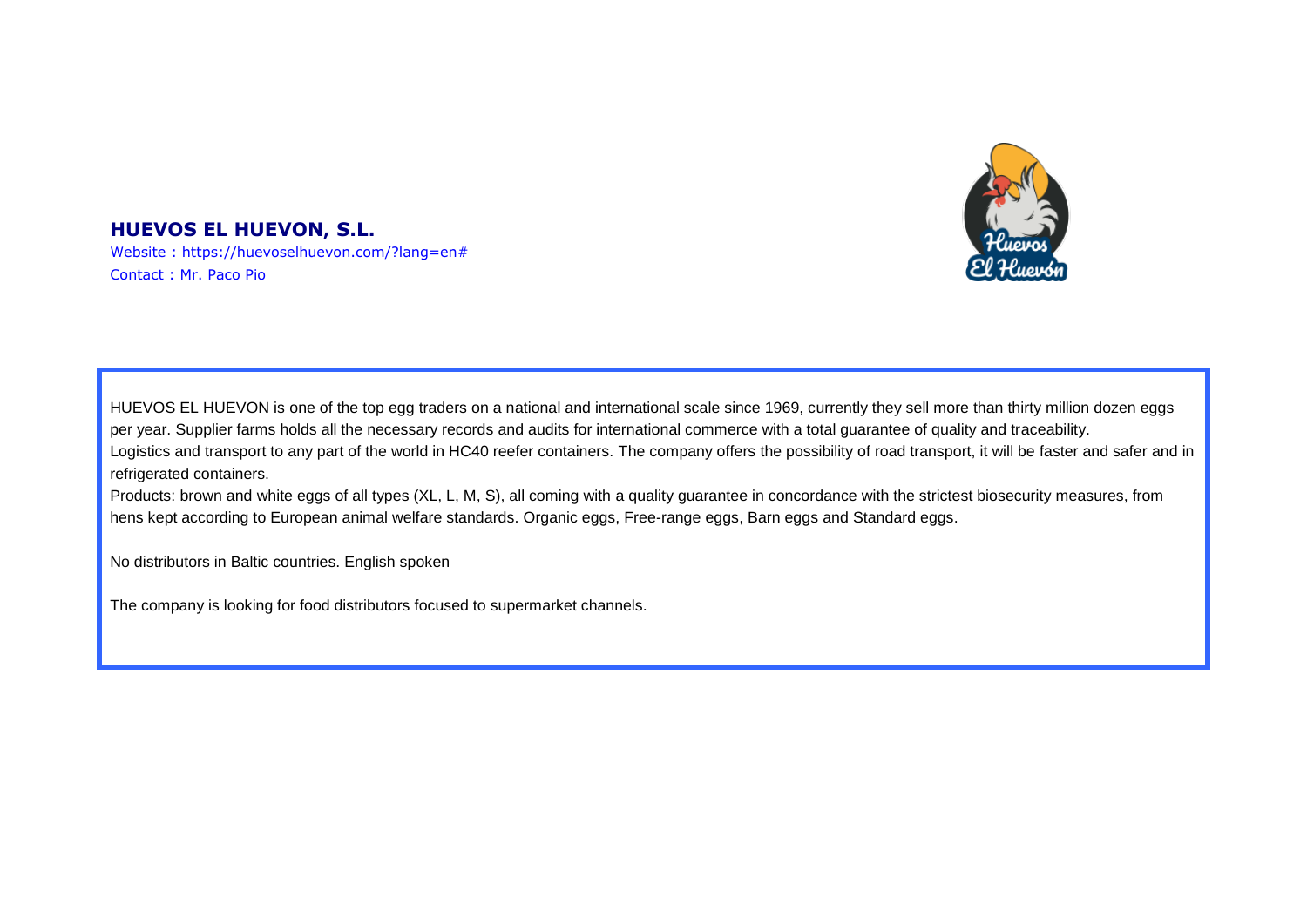### **NICO JAMONES**

Website :<https://www.nicojamones.com/en/> Contact : Mr. Rafael Gómez



Nico Jamones is a family company founded in 1965, specializing in traditional Serrano and Iberico cured ham. Nowadays, they have become one of the principal and most prestigious producers in Spain and they are present in more than 45 countries all over the world. Among our strengths, the company would like to highlight the experience of generations, the most advanced technology in the modern industrial facilities, the compliance with regulations of the most demanding international quality systems, such as IFS and BRC and they are members of The Consorcio Jamón Serrano Español. They were awarded as "The Best Serrano ham in Spain" in 2016 and "Gran Selección" Castilla – La Mancha in 2017 and 2018.

The company offer a wide range of Serrano and Iberico hams in different formats such as whole piece, boneless, pre sliced in vacuum packed or MAP (from 50g to 900g), blocks and also a great variety of Spanish sausages, Iberico Chorizo, Salchichon, lomo, Chorizo sarta, fuet or Special assortments. Among their best seller they highlight the gift boxes (including ham and ham holder), Mini Jamon and the new FREE ADDITIVES or LOW SALT Serrano ham, the most natural products.

No distributors in Baltic countries. English spoken

The company is looking for food distributors